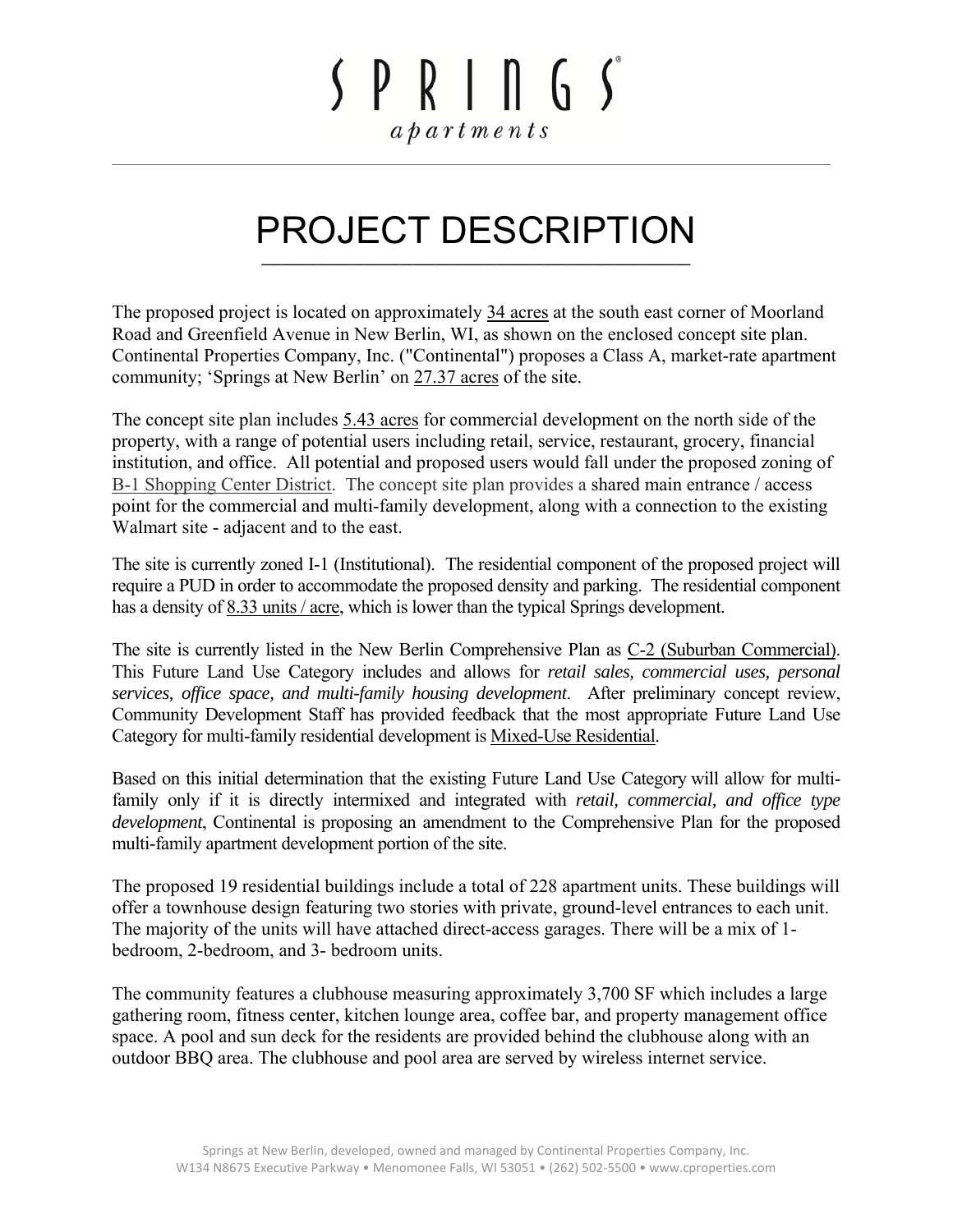# $SPR<sub>1</sub> n G<sub>2</sub>$  $a$   $p$   $a$   $r$   $t$   $m$   $e$   $n$   $t$   $s$

The multi-family apartment building elevations provide an architectural interest with varying use of architectural accents, a large percentage of windows, and high quality materials including brick, fiber cement lap and board and batten siding. The buildings create additional architectural appeal with varied roof lines, two complimentary color schemes, and vertical and horizontal articulation.

The typical interiors of the apartment units include espresso colored cabinets, black appliances, and wood laminate flooring. Some units will be upgraded to include stainless steel appliances and granite countertops among other features.

Beyond resident amenities and high quality finishes, a sense of place is created for the community through a thoughtfully designed site plan, decorative aluminum fencing, and vehicular gated enclosure at the community entry. An emphasis on building placement puts focus on the architecture and creation of exterior courtyards. Abundant open space and landscaping and pedestrian connectivity throughout the community and forested / wetlands area foster neighbor interaction and contribute to place making.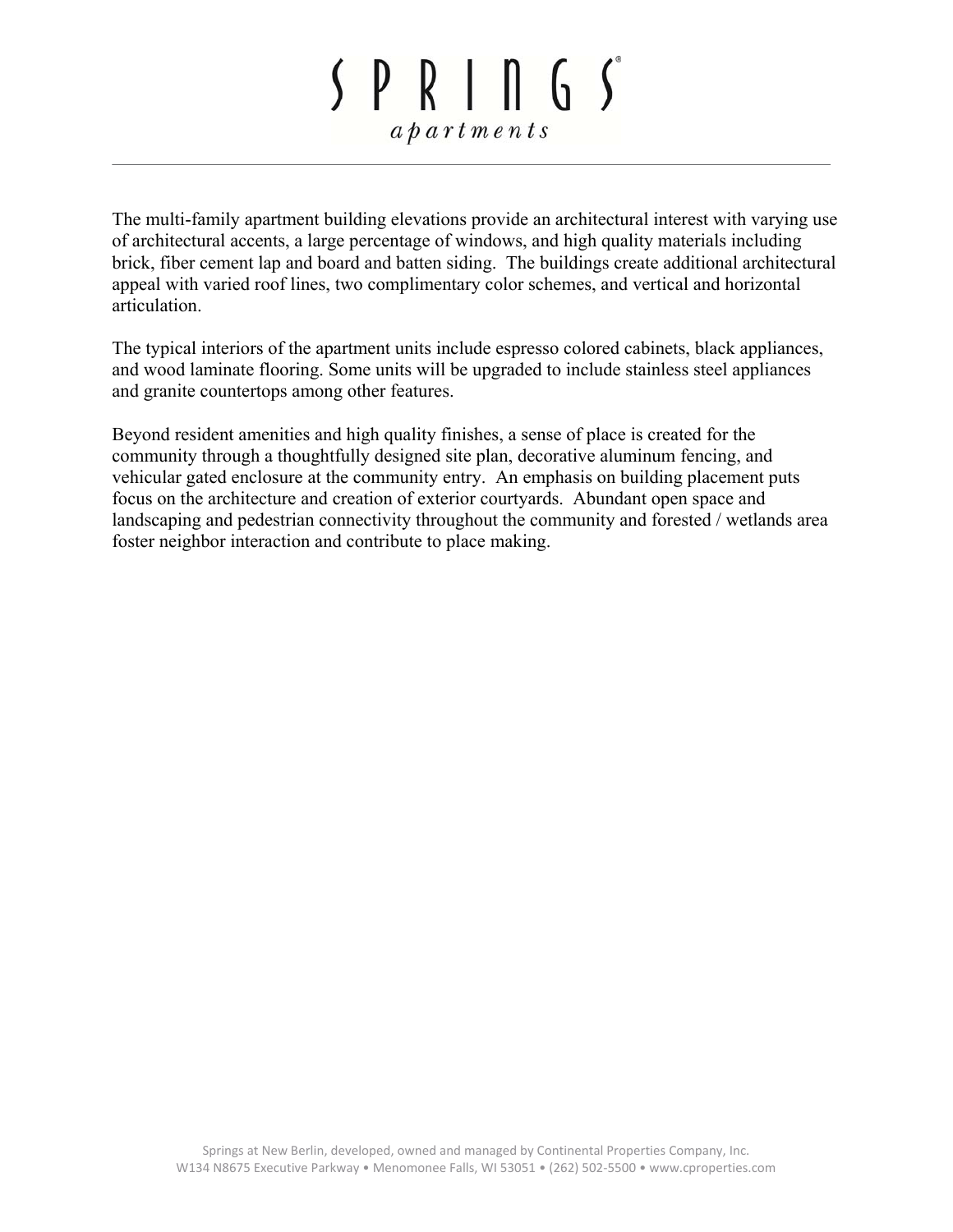### $SPR<sup>1</sup> n G<sup>s</sup>$  $a$   $p$   $a$   $r$   $t$   $m$   $e$   $n$   $t$   $s$

### FACTS & HIGHLIGHTS

**\_\_\_\_\_\_\_\_\_\_\_\_\_\_\_\_\_\_\_\_\_\_\_\_\_\_\_\_\_\_\_\_\_\_\_\_\_\_\_\_\_\_\_\_\_\_\_\_\_\_\_\_\_\_\_\_\_\_\_\_\_\_** 

• Springs at New Berlin benefits the community and vicinity by offering a residential product segment that is much needed in the area, and a housing type that will support regional businesses' needs.

• The residential development will be a complimentary transition between the commercial uses to the north and adjacent condos and single family residential properties. This 2 story residential product type will also have a reduced impact on traffic as compared to an increased amount of commercial, retail, or office.

• The Springs at New Berlin residents will be generating sales tax dollars by shopping and dining at local businesses. The project will also create additional real estate property tax revenue and numerous jobs in the short and long term.

• The community features two-story buildings with private, ground-level, direct access entries to each unit creating the appearance and feel of a townhouse. The architecture is enhanced to include horizontal and vertical articulation, varied roof lines, architectural accents, a variety of colors, natural materials, and a high percentage of glass.

• The community will offer exceptional interior features including cherry wood colored cabinets, black appliances and wood laminate flooring. Many units will offer upgraded finishes including stainless steel appliances and granite countertops.

• The community will attract young professionals and provide a housing option for empty nesters.

• Continental will manage the community with full time, on-site leasing and maintenance staff. Continental has an exhaustive screening process for potential residents, which includes income/credit history, rental history, and criminal background checks.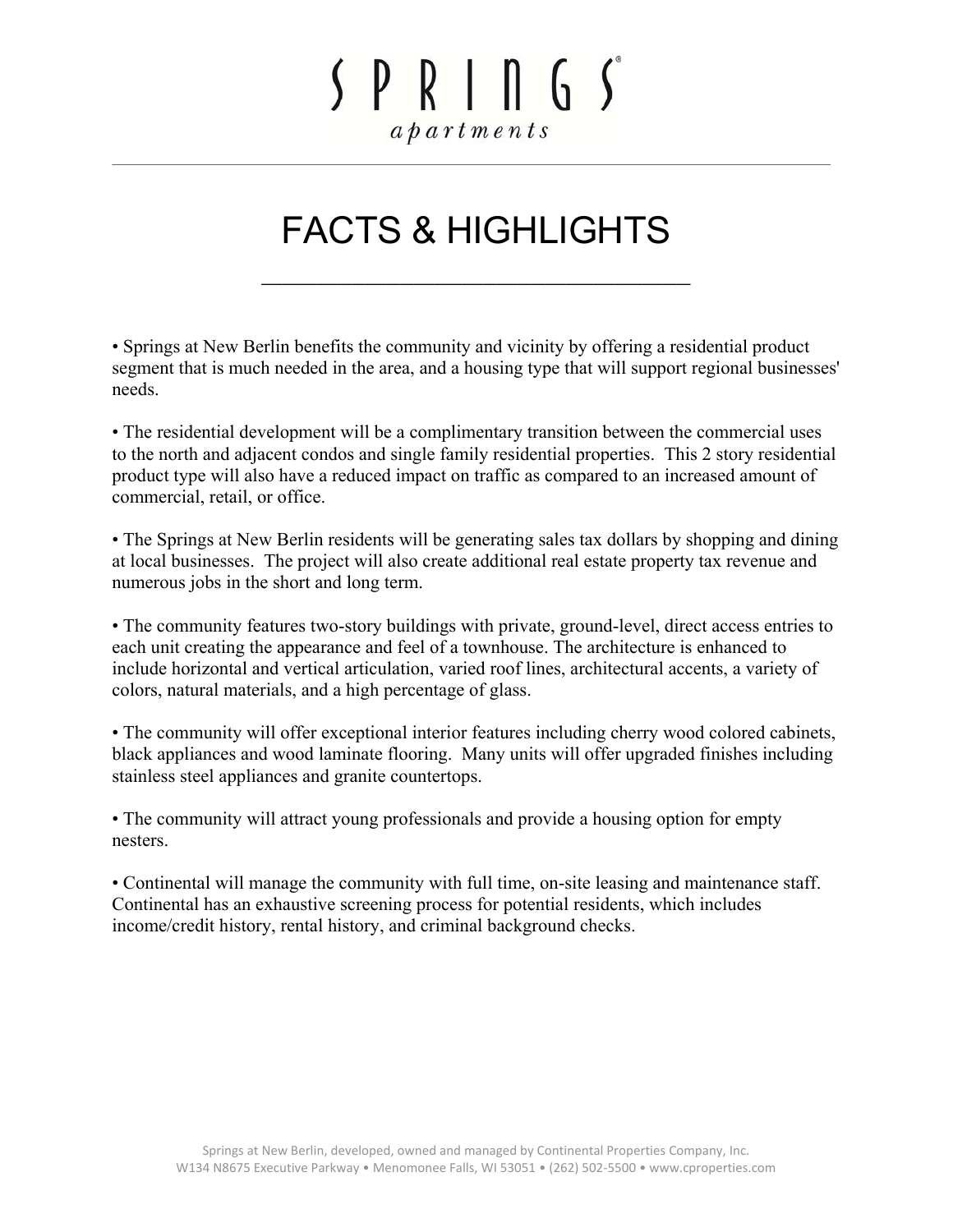# $SPR<sub>1</sub> \cap G<sub>2</sub>$  $a$   $p$   $a$   $r$   $t$   $m$   $e$   $n$   $t$   $s$

### ADDITIONAL & SUPPLEMENTARY INFORMATION

**\_\_\_\_\_\_\_\_\_\_\_\_\_\_\_\_\_\_\_\_\_\_\_\_\_\_\_\_\_\_\_\_\_\_\_\_\_\_\_\_\_\_\_\_\_\_\_\_\_\_\_\_\_\_\_\_\_\_\_\_\_\_** 

#### • Existing Trees & Landscaping

There are over 23 acres of existing trees south of the existing Walmart, and over 13 acres of these trees are within the proposed project site boundary. An existing tree inventory survey has been performed by a local environmental consultant and has been provided as supplementary information to this submittal. Approximately 8 acres of trees were included in the tree inventory survey; which recorded the location, size, and species of all significant hardwood trees 4" DBH min in good condition, 20' deep into the existing wetland boundary.

The concept site plan retains the majority of the forested tree area between Walmart and the single family residential neighborhood to the south. As shown on the enclosed concept site plan, impacts have been reduced to less than one quarter of the entire existing forested area south of Walmart and west of the Highland Memorial Park Cemetery.

The existing natural environment and unique site conditions have been carefully taken into account during the design of the site plan, in order to minimize overall impact, ensure an attractive image, and implement ample usable open space. The typical Springs development employs native vegetation and substantial landscaping which exceeds minimal municipal landscaping requirements.

#### • Preservation of Existing Wetlands

There are several significant and large wetland areas within the proposed project site boundary. Continental has obtained a wetland delineation report from a local environmental consultant which has been provided as supplementary information to this submittal. There are over 227,480 SF of jurisdictional delineated wetlands that exist on site.

A preliminary concept site plan review meeting has been held with the Wisconsin DNR and the Army Corps of Engineers, and the current concept site plan has wetland impacts which have been reduced to 2,742 SF.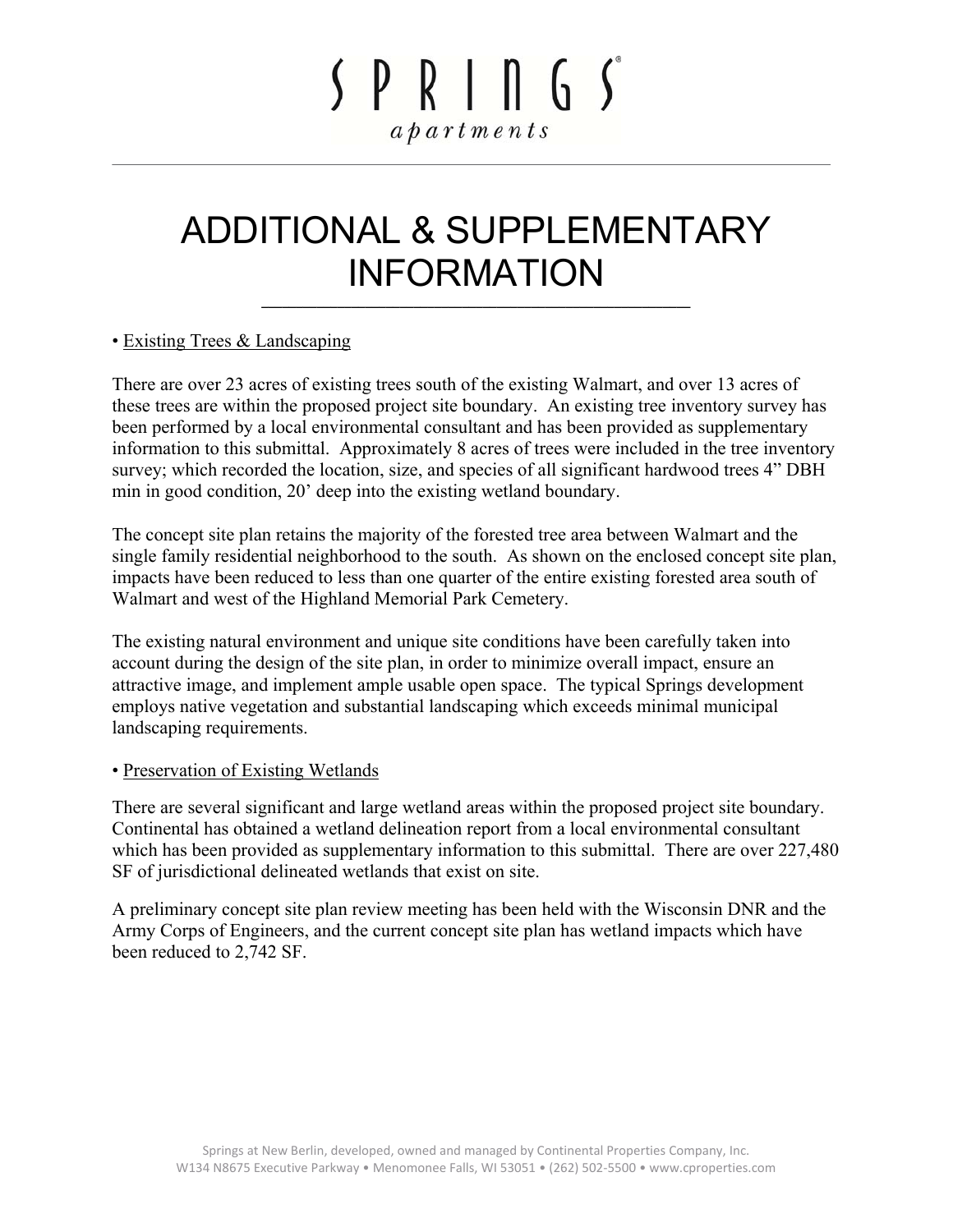# $SPR<sub>1</sub> n G<sub>2</sub>$  $a$   $b$   $a$   $r$   $t$   $m$   $e$   $n$   $t$   $s$

#### • Off Site Improvements & Traffic Impact Analysis

Moorland Road has County jurisdiction, and Continental has met with Waukesha County Public Works for a preliminary concept site plan review and to discuss the traffic implications and off-site improvements associated with the proposed development. The County has agreed to the shared main entrance and full access point, the justification for the new controlled intersection / traffic light as shown on the concept site plan, and the new curb cut shown to the north.

This area is a part of the "interconnect" with WISDOT, and is also within County's "Re-Pavement Plan" in next 5-10 years. The new shared entrance and access point / connection from Moorland Road to Walmart will be an improvement to the existing traffic infrastructure and a public / community benefit as well.

Continental had obtained a preliminary Traffic Impact Analysis which has been provided as supplementary information to this submittal, which has also been submitted to the Waukesha County Public Works for review. The Traffic Impact Analysis contemplates the associated traffic counts generated by development of the proposed concept site plan, and outlines the associated proposed offsite improvements.

#### • Storm Water Detention

The concept site plan considers a number of surface detention ponds totally approximately 1.5 acres. Based on conceptual engineering and pond sizing assessments, it is anticipated that the surface detention needed to accommodate the development will be approximately 2.5 to 3 acres. Therefore, it is anticipated that the surface detention ponds shown on the concept site plan will be supplemented with underground detention holding facilities. This sustainable development measure is similar to the solution for storm water detention by the adjacent Walmart development to the east.

#### • Utility Connections

Water: The development will connect to the existing water line within the Walmart site and the existing water line on Moorland Road. The water line will be a looped system internal to the development. It is assumed that there will be a separate meter at each building for fire and domestic water lines.

Sewer: The development will connect to the existing sanitary line in the Greenfield Avenue ROW.